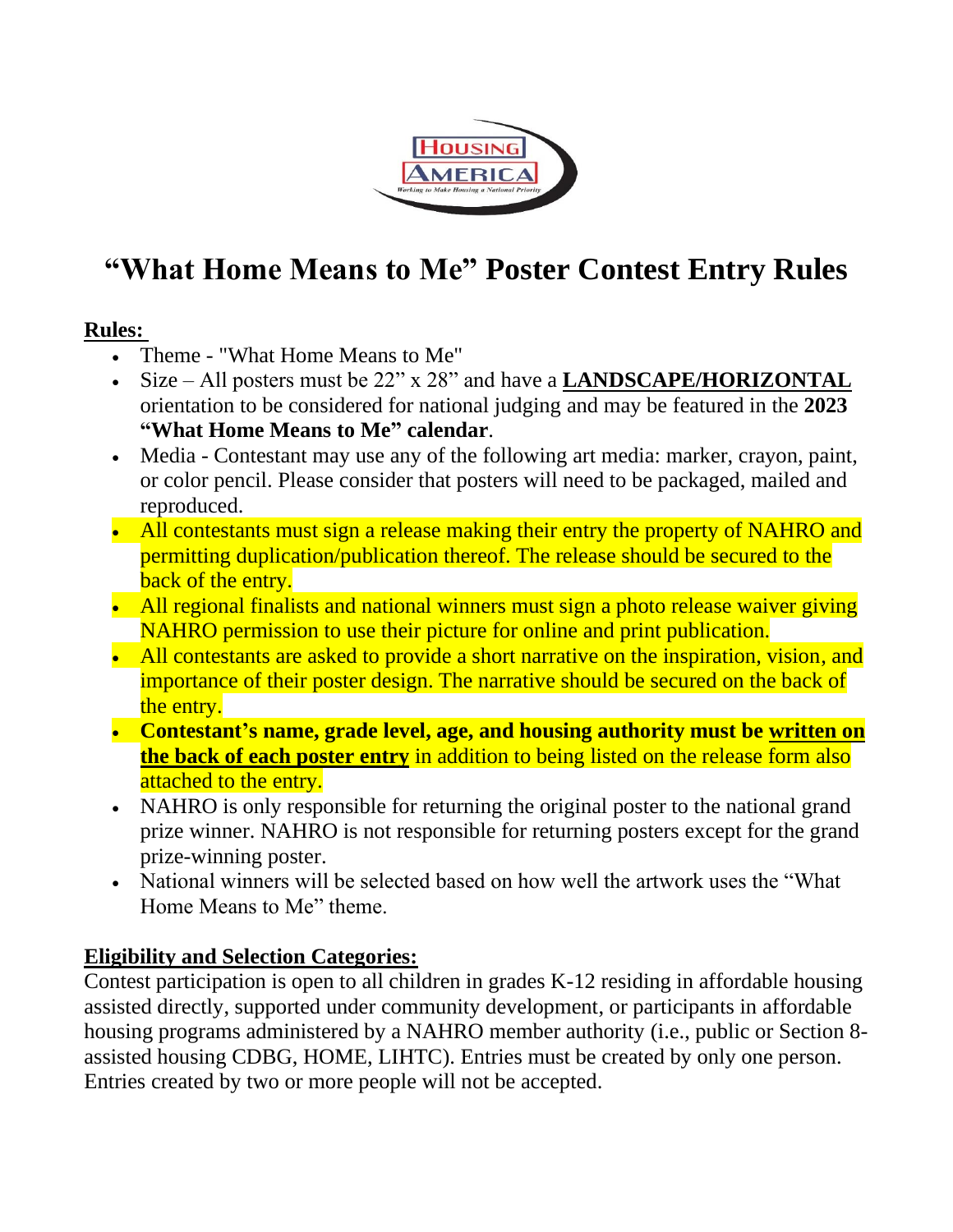## **Age Categories:**

Elementary: K to 5th grade Middle: 6th to 8th grade High: 9th to 12th grade

## **Fargo Housing (Local) Prizes**

1 st Place: \$75 2<sup>nd</sup> Place: \$50 3 rd Place: \$25

## **All applicants qualify for a drawing for prizes!!**

## **State and Regional Prizes:**

Monetary Prizes available for place winners at both the State and Regional level

## **National Prizes**

The grand prize cover winner will receive an iPad and a framed copy of their original artwork. The cover winner and one legal guardian will also get a trip to Washington D.C. and attend NAHRO's Washington Conference where he or she will be honored. The 12 national winners will each receive a \$100 Visa gift card and a copy of the calendar.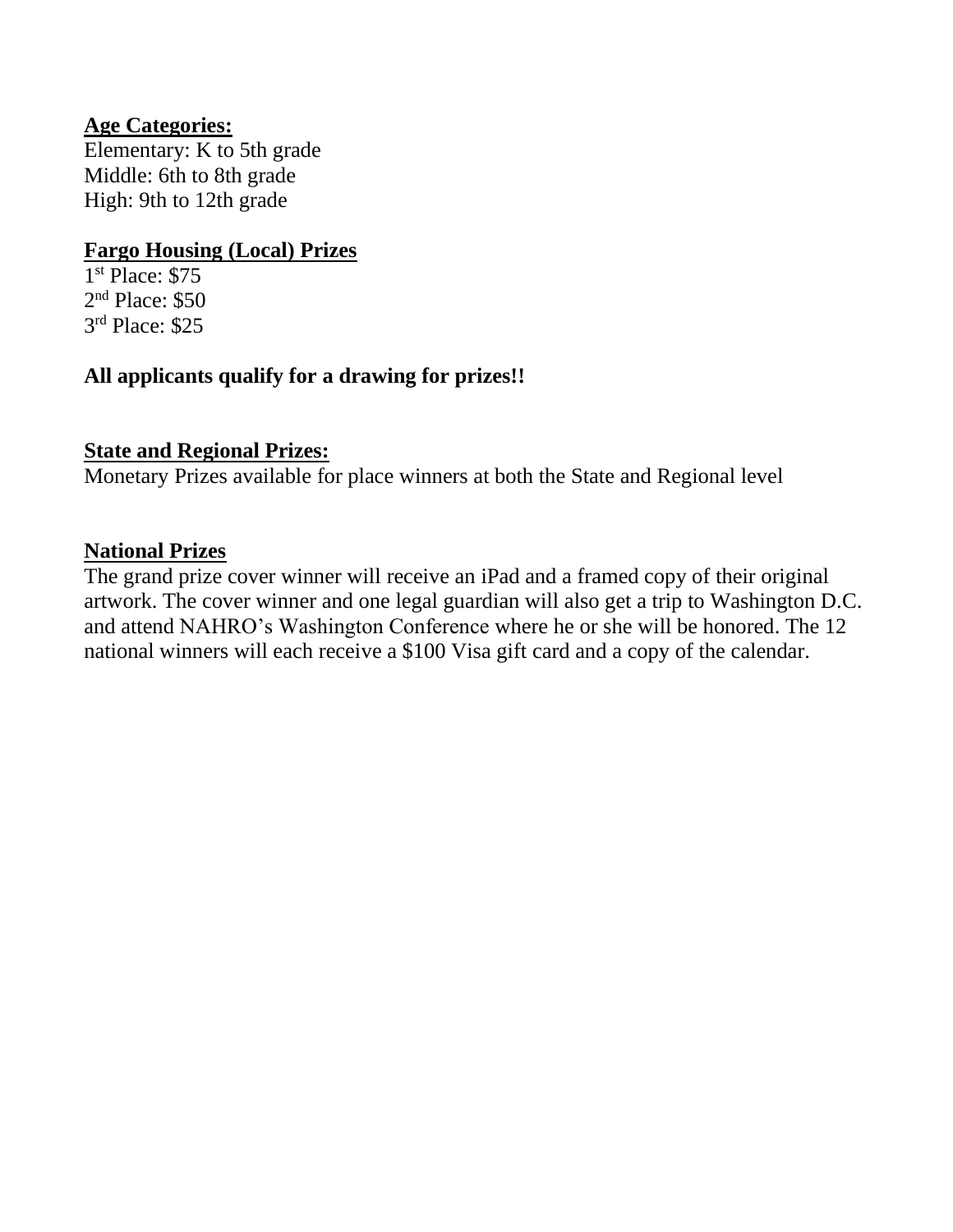

#### **Application**

| <b>Age category:</b> Elementary: K-5 <sup>th</sup> ( ) Middle: $6^{th}$ -8 <sup>th</sup> ( ) High: $9^{th}$ -12 <sup>th</sup> ( ) |  |  |
|-----------------------------------------------------------------------------------------------------------------------------------|--|--|
| Applicant's Age: ______                                                                                                           |  |  |
|                                                                                                                                   |  |  |

(Required if applicant is under 18 years of age)

#### **Conditions of submission:**

Applicant and parent or guardian understand and agree that upon submission of the applicant's poster, the poster will become the sole property of the National Association of Housing and Redevelopment Officials (NAHRO). NAHRO shall have exclusive and full rights to copy, reproduce and distribute the poster in connection with its poster calendar and may retain the original of any poster. Applicant, and parent or guardian for and on behalf of applicant, hereby release and discharge NAHRO and any and all Regional Councils, State Chapters or other affiliates of NAHRO from any and all liabilities, claims, suits, or actions, including without limitation any claim to payment of compensation, in connection with NAHRO's possession, use, copying, reproduction, and/or distribution of the applicant's poster.

By signing this application below, applicant, and any parent or legal guardian signing on applicant's behalf, hereby indicate agreement to the conditions stated above. Any person signing as guardian further represents that he or she is fully and lawfully empowered to act as guardian for the applicant.

#### **Signature of Applicant:**

**Signature of Parent Guardian: Signature of Parent Guardian:** 

**Local Housing Agency Contest Representative Contact Information**  *(Local Housing Agency Office Only)*

Name: Ashley

Email: [ashleym@fargohousing.org](mailto:ashleym@fargohousing.org)

Phone: 701-478-2560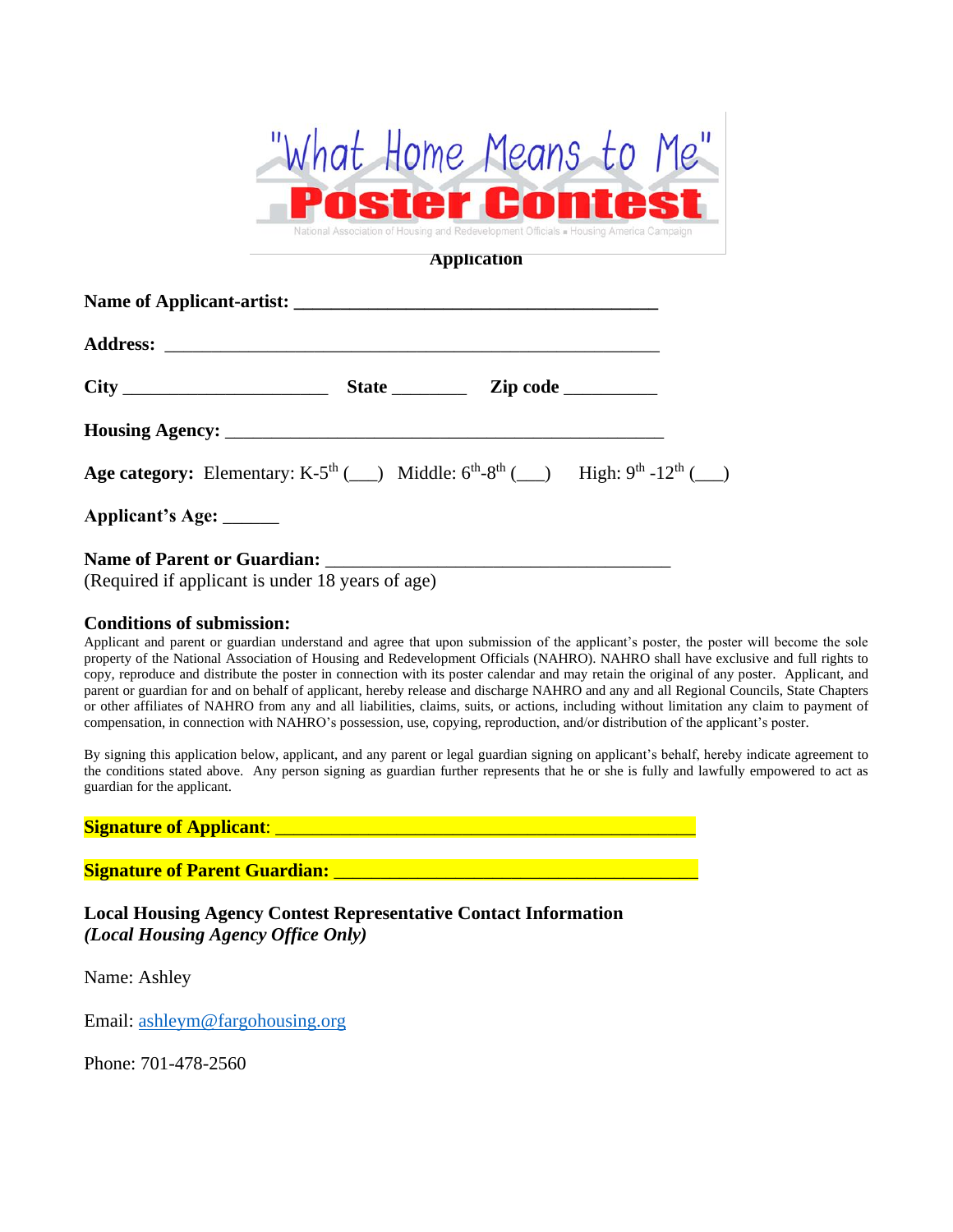## "What Home Means to Me"

Please write a short paragraph (100 words or less) explaining your poster.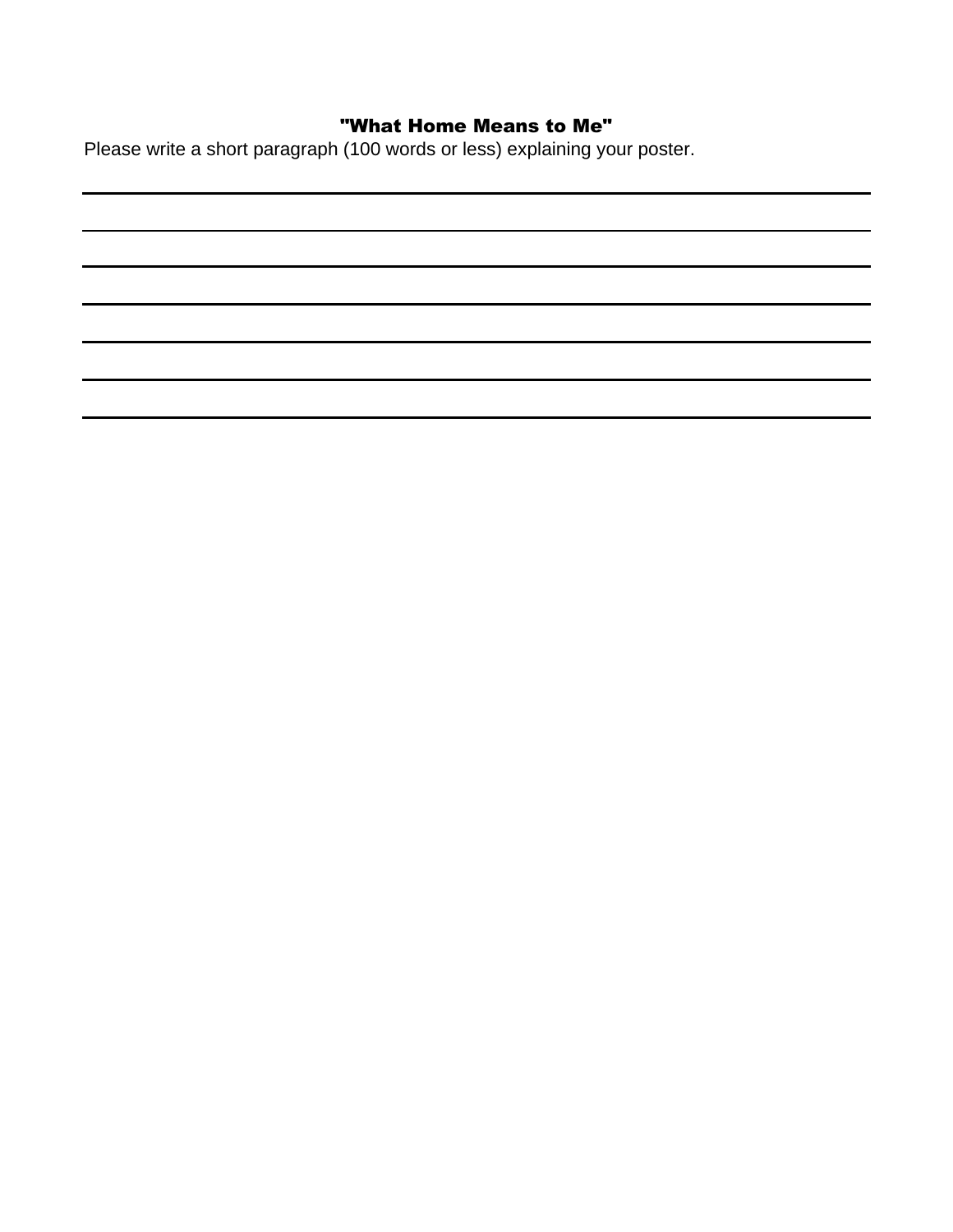

## **NAHRO PHOTO RELEASE FORM**

I hereby grant NAHRO permission to use my likeness in a photograph, video, or other digital media ("photo") in any and all its publications, including web-based publications, without payment or other consideration.

I understand and agree that all photos will become the property of NAHRO and will not be returned.

I hereby irrevocably authorize NAHRO to edit, alter, copy, exhibit, publish, or distribute these photos for any lawful purpose. In addition, I waive any right to inspect or approve the finished product wherein my likeness appears. Additionally, I waive any right to royalties or other compensation arising or related to the use of the photo.

I hereby hold harmless, release, and forever discharge NAHRO from all claims, demands, and causes of action which I, my heirs, representatives, executors, administrators, or any other persons acting on my behalf or on behalf of my estate have or may have by reason of this authorization.

**I HAVE READ AND UNDERSTAND THE ABOVE PHOTO RELEASE. I AFFIRM THAT I AM AT LEAST 18 YEARS OF AGE, OR IF I AM UNDER 18 YEARS OF AGE, I HAVE OBTAINED THE REQUIRED CONSENT OF MY PARENT/GUARDIAN AS EVIDENCED BY THEIR SIGNATURES BELOW. I ACCEPT:**

\_\_\_\_\_\_\_\_\_\_\_\_\_\_\_\_\_\_\_\_\_\_\_\_\_\_\_\_ Print Name

Signature Date

\_\_\_\_\_\_\_\_\_\_\_\_\_\_\_\_\_\_

### **If under 18, PARENT/GUARDIAN MUST SIGN**

Parent/Legal Guardian Date Controller Controller Date